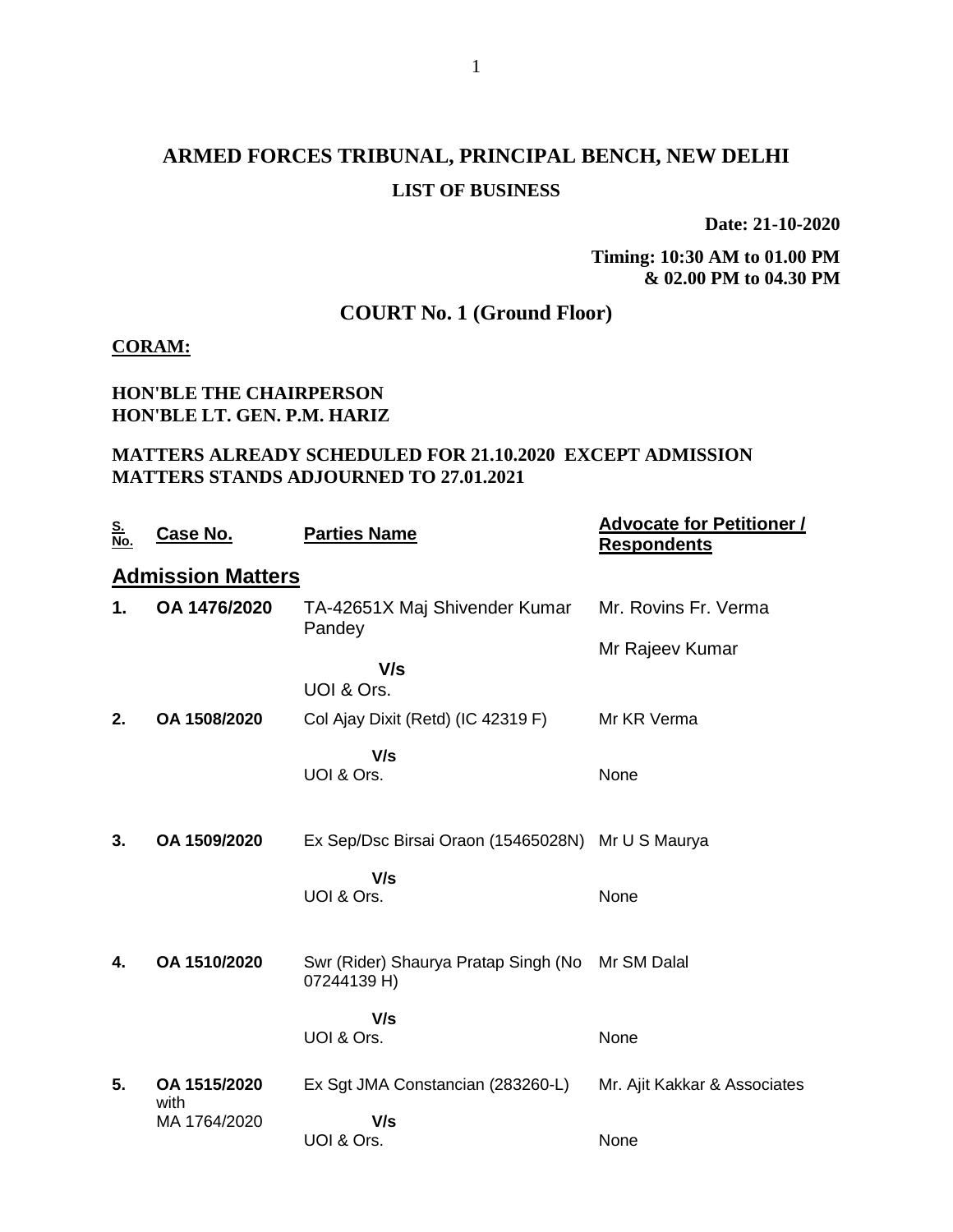**6. OA 1516/2020** with MA 1765/2020 Wg Cdr Gaurav Saxena (Retd) (25474 Mr Ajit Kakkar K)  **V/s** UOI & Ors. None **7. OA 1517/2020** with MA 1766/2020 Ex Sgt Diwakar Verma (764827 N)  **V/s** UOI & Ors. Mr Praveen Kumar None **8. OA 1518/2020** with MA 1767/2020 No. 4183349-F Ex Nk/Clk Rajesh Kumar Garg  **V/s** UOI & Ors. Mr. J P Sharma & Associates None **9. OA 1519/2020** IC-54510P Lt Col S N Thakur (Retd.)  **V/s** UOI & Ors. Mr. Shakti Chand Jaidwal **10. OA (Appeal) 1520/2020** Ex SWR Gulshan (GD) (15512143F)  **V/s** UOI & Ors. Mr Ajit Kakkar & Associates None **11. OA 1521/2020** Hav SK Mishra (No 15386144 P)  **V/s** UOI & Ors. Mr IS Yadav None **12. OA 1522/2020** 19553F(P) Gp Capt Rajat Dwivedi (Retd.)  **V/s** UOI & Ors. Ms. Neela Gokhale None **13. OA 1523/2020** MR-05137W Brig K K Nandwani  **V/s** UOI & Ors. Mr. S S Pandey & Associates None **14. OA 1524/2020** Lt Col Amit Rana SM IC-60370K  **V/s** UOI & Ors. Mr Indra Sen Singh & Abhishek Singh None **15. OA 1525/2020** Lt Col Abhishek Bachchan (IC 60463 Y)  **V/s** UOI & Ors. Mr Rajiv Manglik None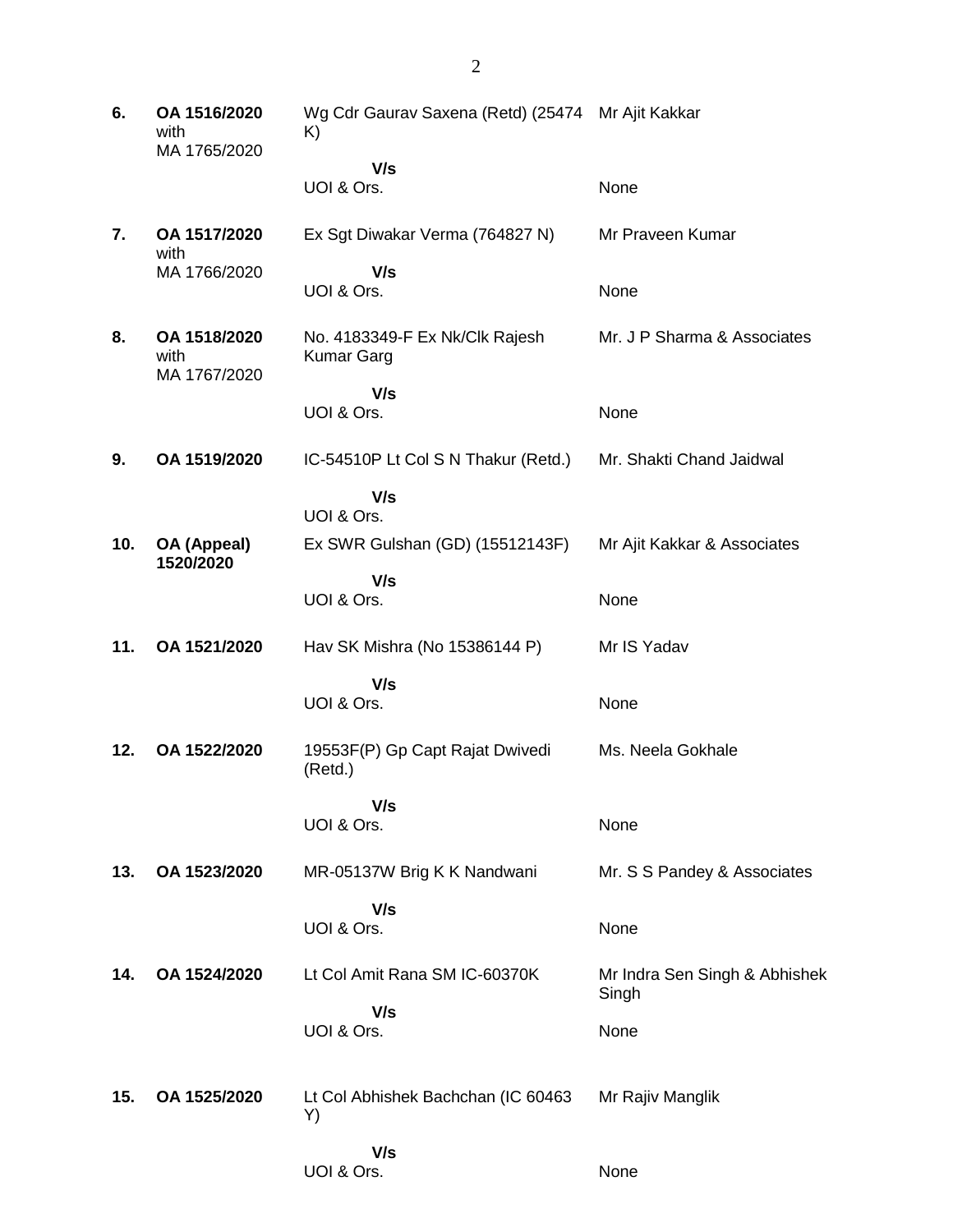| 16.                      | OA 1526/2020                            | Wg Cdr Vikas Taxax 29512N                   | Mr S S Pandey & Associates                    |  |  |  |
|--------------------------|-----------------------------------------|---------------------------------------------|-----------------------------------------------|--|--|--|
|                          |                                         | V/s<br>UOI & Ors.                           | None                                          |  |  |  |
|                          | <u>MA (OTHERS)</u>                      |                                             |                                               |  |  |  |
| 17.                      | MA 1773/2020                            | SS-43767A Maj Rubina Kaur Keer              | Ms. Neela Gokhale                             |  |  |  |
|                          | $\mathsf{I}$<br>OA (Appeal)<br>795/2020 | V/s<br>UOI & Ors.                           | Gp Capt Karan Singh Bhati,<br>Sr. CGSC        |  |  |  |
| 18.                      | MA 1776/2020<br>in                      | Ex Hav Bharat Chandra Rout<br>$(6932854-P)$ | Ms. Archana Ramesh                            |  |  |  |
|                          | OA (Appeal)<br>1292/2016                | V/s<br>UOI & Ors.                           | Mr. Avdhesh Kumar Singh                       |  |  |  |
|                          | <b>PLEADINGS NOT COMPLETE</b>           |                                             |                                               |  |  |  |
| 19.                      | OA (Appeal)<br>704/2020                 | IC 73354L Maj Manish Kumar                  | Ms. Neela Gokhale                             |  |  |  |
|                          | with<br>MA 834/2020                     | V/s<br>UOI & Ors.                           | Gp Capt Karan Singh Bhati, Sr.<br>CGSC        |  |  |  |
| <b>WITH</b>              |                                         |                                             |                                               |  |  |  |
| 20.                      | OA (Appeal)                             | IC-73354L Maj Manish Kumar                  | Ms. Neela Gokhale                             |  |  |  |
|                          | 151/2020<br>with                        | V/s                                         |                                               |  |  |  |
|                          | MA 1668/2020                            | UOI & Ors.                                  | Gp Capt Karan Singh Bhati, Sr.<br>CGSC        |  |  |  |
| <b>WITH</b>              |                                         |                                             |                                               |  |  |  |
| 21.                      | OA (Appeal)<br>2340/2019<br>with        | IC-73354L Maj Manish Kumar<br>V/s           | Mr. Mohammed Mujeeb & Mr.<br>Ashar Rai Mujeeb |  |  |  |
|                          | MA 355/2020                             | UOI & Ors.                                  | Gp Capt Karan Singh Bhati, Sr.<br><b>CGSC</b> |  |  |  |
| <b>For Final Hearing</b> |                                         |                                             |                                               |  |  |  |
| 22                       | OA 158/2018                             | IC-60782L Lt Col Akhilesh Kumar             | Mr. IS Singh/ Abhishek Singh                  |  |  |  |
|                          |                                         | V/s<br>UOI & Ors.                           | None                                          |  |  |  |
| 23                       | OA 1575/2018                            | Gp Capt Harbaksh Singh Maniani<br>(20039)   | Mr. Dinesh Yadav                              |  |  |  |
|                          |                                         | V/s<br>UOI & Ors.                           | Mr. Anil Gautam                               |  |  |  |